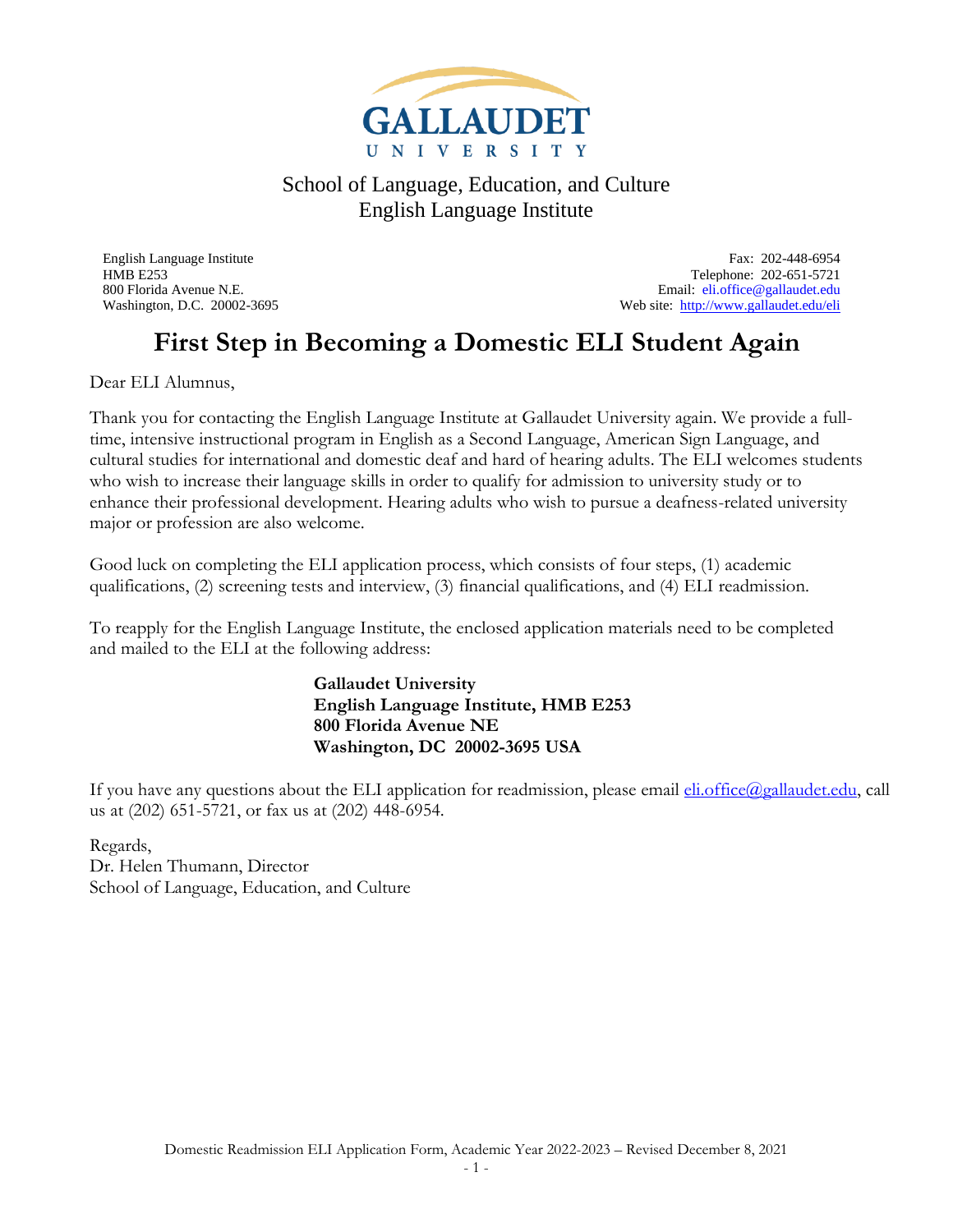

## 1. ELI Readmission Application Form

#### **Domestic Applicants: Please Write or Print Clearly**

When would you like to reenter the ELI?  $\Box$ Fall

Year:  $20$  $\Box$ Spring

#### **Applicant's Full Legal Name**

| $\mathbf{A}$<br>Mr. | First.<br>Name: | Middle Name: | Last Name: |
|---------------------|-----------------|--------------|------------|
| Ms.                 |                 |              |            |
| Mrs.                |                 |              |            |

### **Applicant's Mailing Address**

| --               |
|------------------|
| Mailing Address: |
|                  |
|                  |
|                  |
|                  |
|                  |
|                  |
|                  |
|                  |
| Email Address:   |
|                  |
| Phone:           |
|                  |

### Applicant's Permanent Address (if different than mailing address)

| Mailing Address: |
|------------------|
| -------          |
|                  |
| -----------      |
| ---------        |
|                  |
| --------------   |
| Email Address:   |
| Phone:           |
|                  |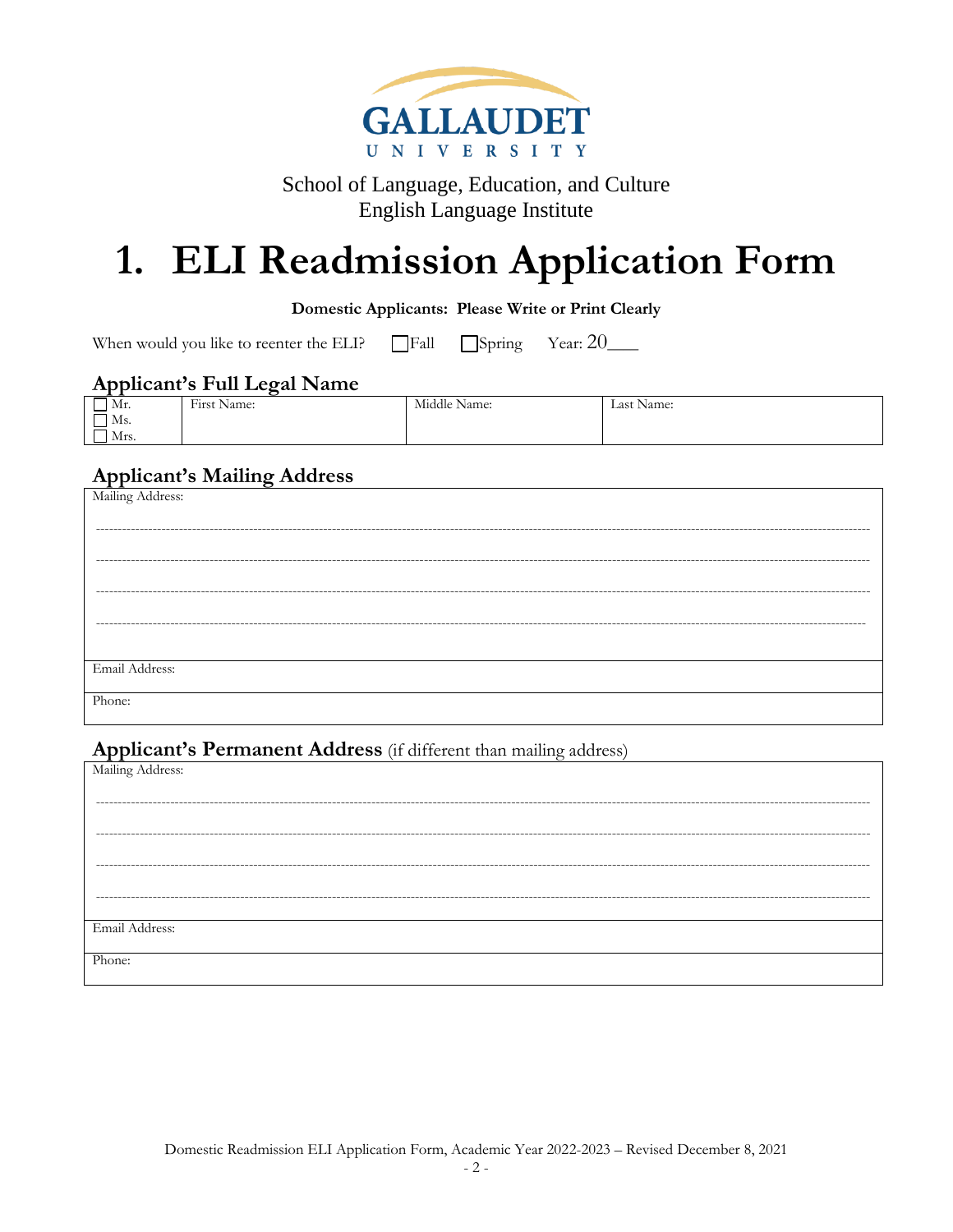

| <b>Hearing Status</b>                           |               |                    |  |  |
|-------------------------------------------------|---------------|--------------------|--|--|
| You are:                                        | Age of Onset: | Cause of Deafness: |  |  |
| Deaf Hard of Hearing Hearing                    |               |                    |  |  |
| Type of Amplification used (if any):            |               |                    |  |  |
| Cochlear Implant<br>Hearing aid<br><b>N</b> one |               |                    |  |  |
| Citizenship & Documentation                     |               |                    |  |  |

### **Citizenship & Documentation**

| Date of Birth: Month:                                      | Dav:                 | Year:                                    | Current Age:               |
|------------------------------------------------------------|----------------------|------------------------------------------|----------------------------|
|                                                            |                      |                                          |                            |
| Gender:                                                    |                      |                                          | City and Country of Birth: |
| Male<br>l Female                                           | Transgender<br>Other |                                          |                            |
| Are you a US citizen?                                      |                      | Country of Citizenship:                  |                            |
|                                                            | Yes<br>$\rm No$      |                                          |                            |
| Do you have a US Social Security Number?                   |                      |                                          |                            |
|                                                            |                      | If yes, write your SSN:<br>Yes<br>    No |                            |
| What is your goal after you finish the ELI? Check one box: |                      |                                          |                            |
| □ Enter Gallaudet University and seek a college degree.    |                      | $\Box$ Other (explain):                  |                            |
| $\Box$ Enter another university and seek a college degree. |                      |                                          |                            |
|                                                            |                      |                                          |                            |

### **Ethnicity**

| This question is optional. Are you | ] American Indian/Alaska Native        | Asian           |
|------------------------------------|----------------------------------------|-----------------|
|                                    | Black/African American                 | Hispanic/Latino |
|                                    | Native Hawaiian/Other Pacific Islander | 7 White         |

### **Certification of Information**

My signature below certifies that all information in this application is correct, complete, and honestly presented. I understand that falsifying or withholding information in completing the application may result in the cancellation of my ELI admission or registration.

| $\cdot$<br>.<br>Applicant's Signature: | Date: |  |
|----------------------------------------|-------|--|
|                                        |       |  |

**Domestic Admission Deadlines**: To enter the ELI in the Fall (August), domestic applicants must submit the ELI application documents by July 15. To enter the ELI in the Spring (January), the ELI application documents must be received by December 15.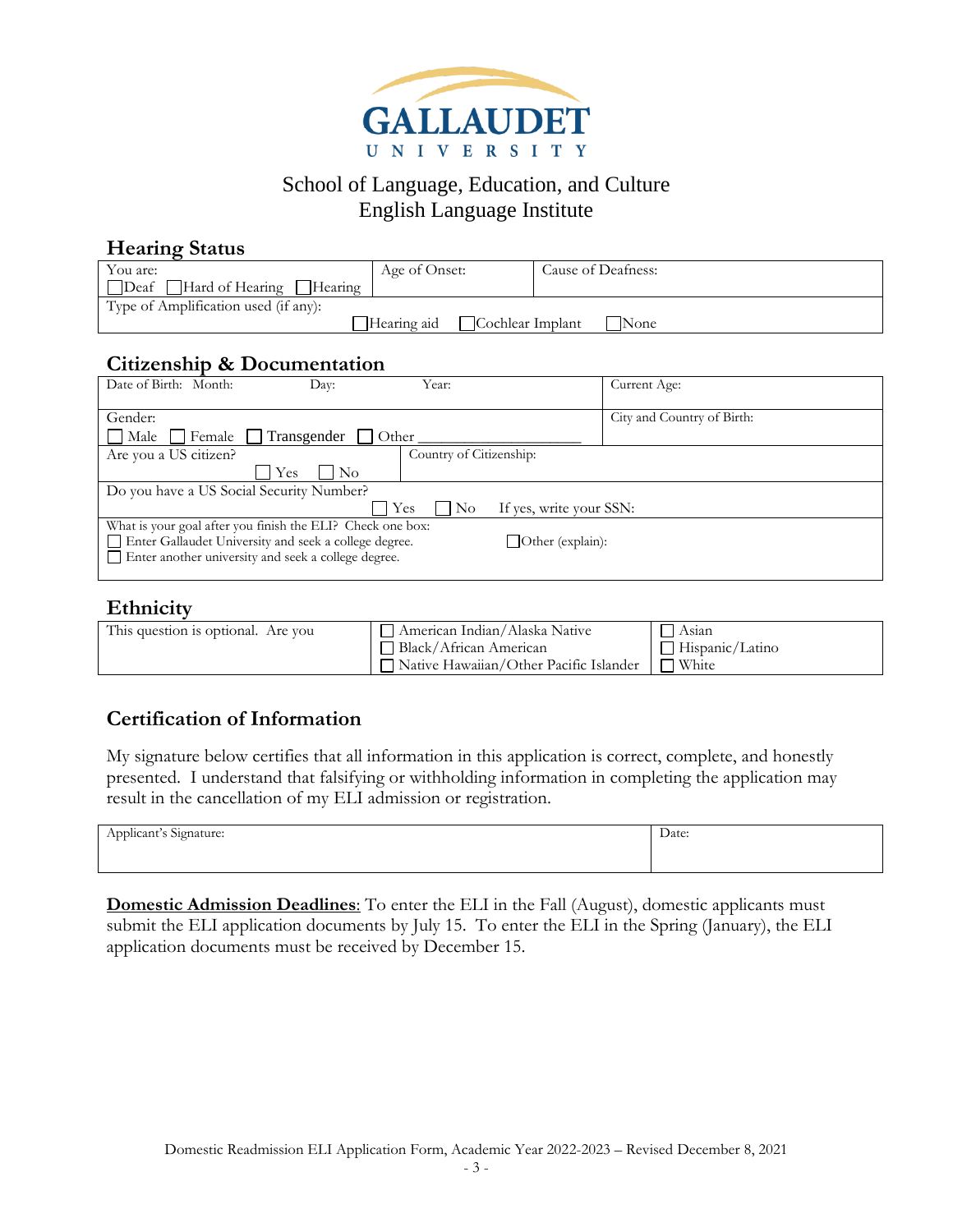

**2. Application Fee**

**Print Applicant Name:** \_\_\_\_\_\_\_\_\_\_\_\_\_\_\_\_\_\_\_\_\_\_\_\_\_\_\_\_\_\_\_\_\_\_\_\_\_\_\_\_\_\_\_\_\_\_\_\_\_\_\_\_\_\_\_\_\_\_\_\_\_

Applications for readmission to the ELI require a US \$50.00 application/admission fee when three or more years have passed since you left the ELI. The fee is used to cover the cost of processing your application and preparing your readmission. You may pay your fee by credit card. The ELI application fee is non-refundable.

| When would you like to enter the ELI? Fall Spring Year: 20____ |  |  |  |
|----------------------------------------------------------------|--|--|--|
|----------------------------------------------------------------|--|--|--|

**Credit/Debit Card**. Please use this link below:

QuikPay Online Portal for the ELI Application Fee [https://quikpayasp.com/gallaudet/commerce\\_manager/payer.do?orderType=ELIApplicationFees](https://quikpayasp.com/gallaudet/commerce_manager/payer.do?orderType=ELIApplicationFees)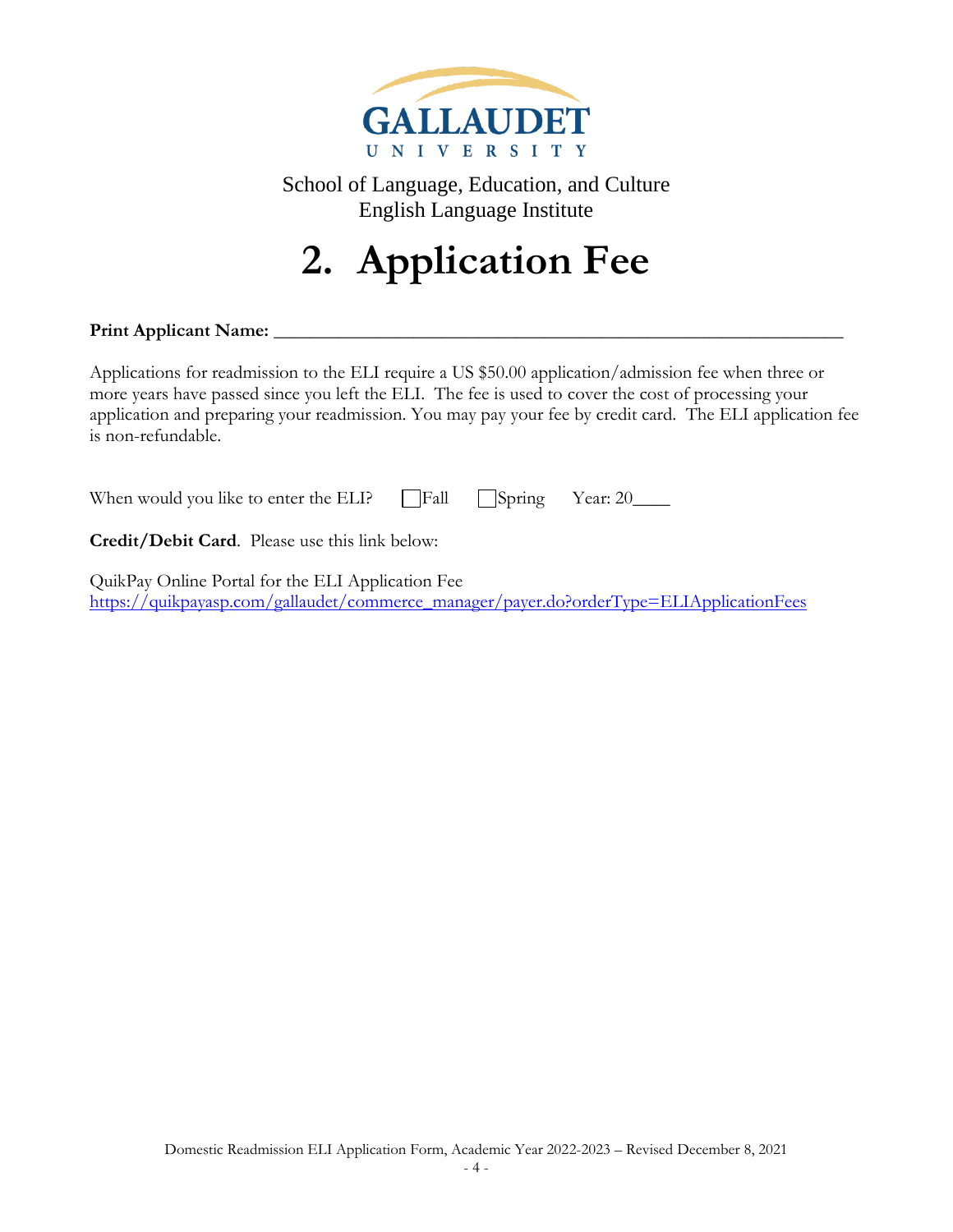

## **3. Official Identification**

#### **Print Applicant Name:** \_\_\_\_\_\_\_\_\_\_\_\_\_\_\_\_\_\_\_\_\_\_\_\_\_\_\_\_\_\_\_\_\_\_\_\_\_\_\_\_\_\_\_\_\_\_\_\_\_\_\_\_\_\_\_\_\_\_\_\_\_

Please note that the official identification document needs to be valid and has an expiration date of more than six months.

For US citizens: please make a clear copy of one of the following documents:

- Passport
- Driver's license
- State identification card
- Birth certificate
- School ID card
- Voter card
- Utility bill
- Property tax payment

For permanent residents: please make a copy of your permanent residency card (green card).

## **Add a copy of your official identification to this page with a paper clip.**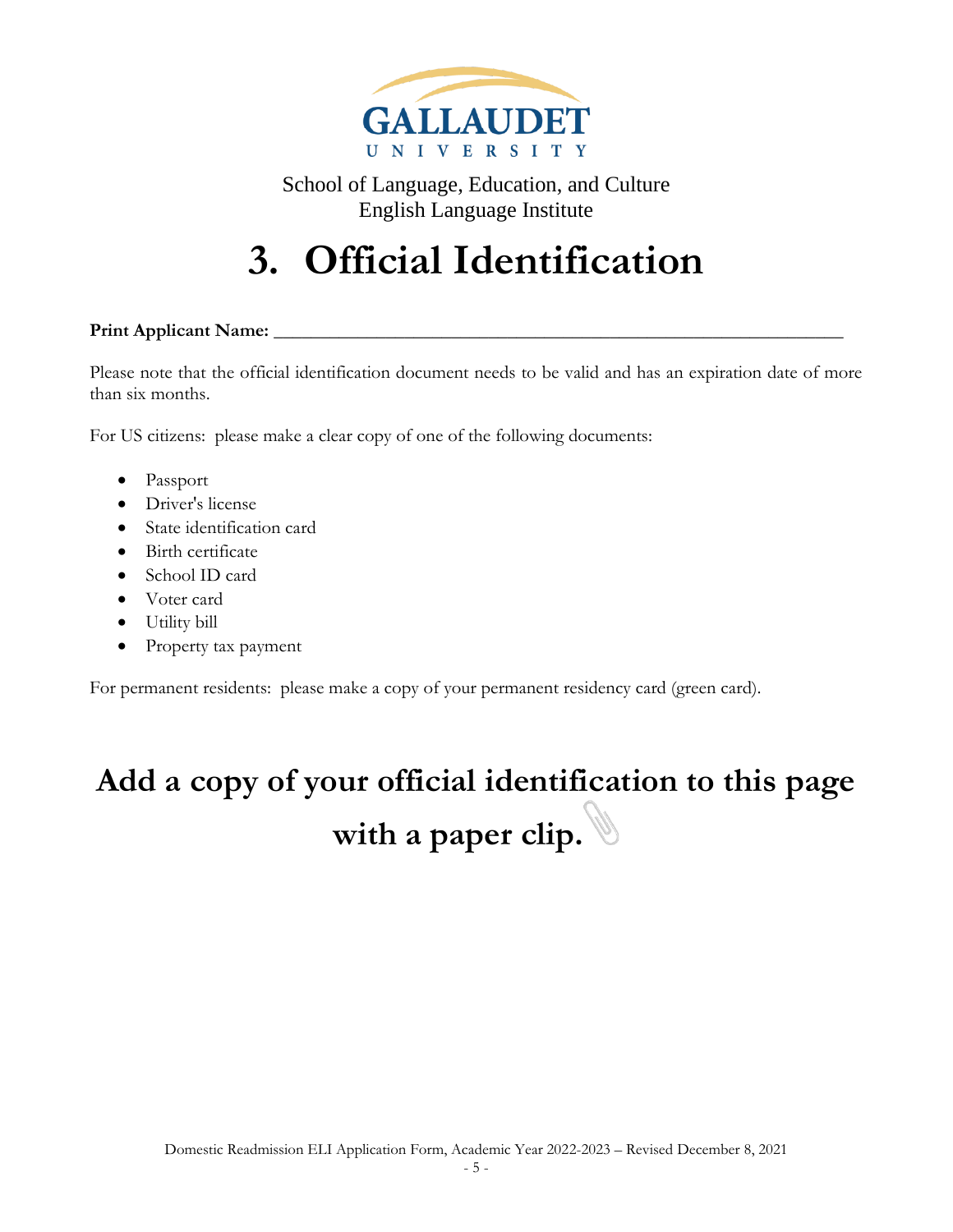

## **4. Transcript**

#### **Print Applicant Name:** \_\_\_\_\_\_\_\_\_\_\_\_\_\_\_\_\_\_\_\_\_\_\_\_\_\_\_\_\_\_\_\_\_\_\_\_\_\_\_\_\_\_\_\_\_\_\_\_\_\_\_\_\_\_\_\_\_\_\_\_\_

Your official transcript should list the additional courses that you took since you left the ELI and the grades you received. Please submit an official copy of your transcript. If you have new college or university transcripts, please add official copies of them as well.

Add the official transcript copies to this page.

# Add a transcript to this page with a paper clip.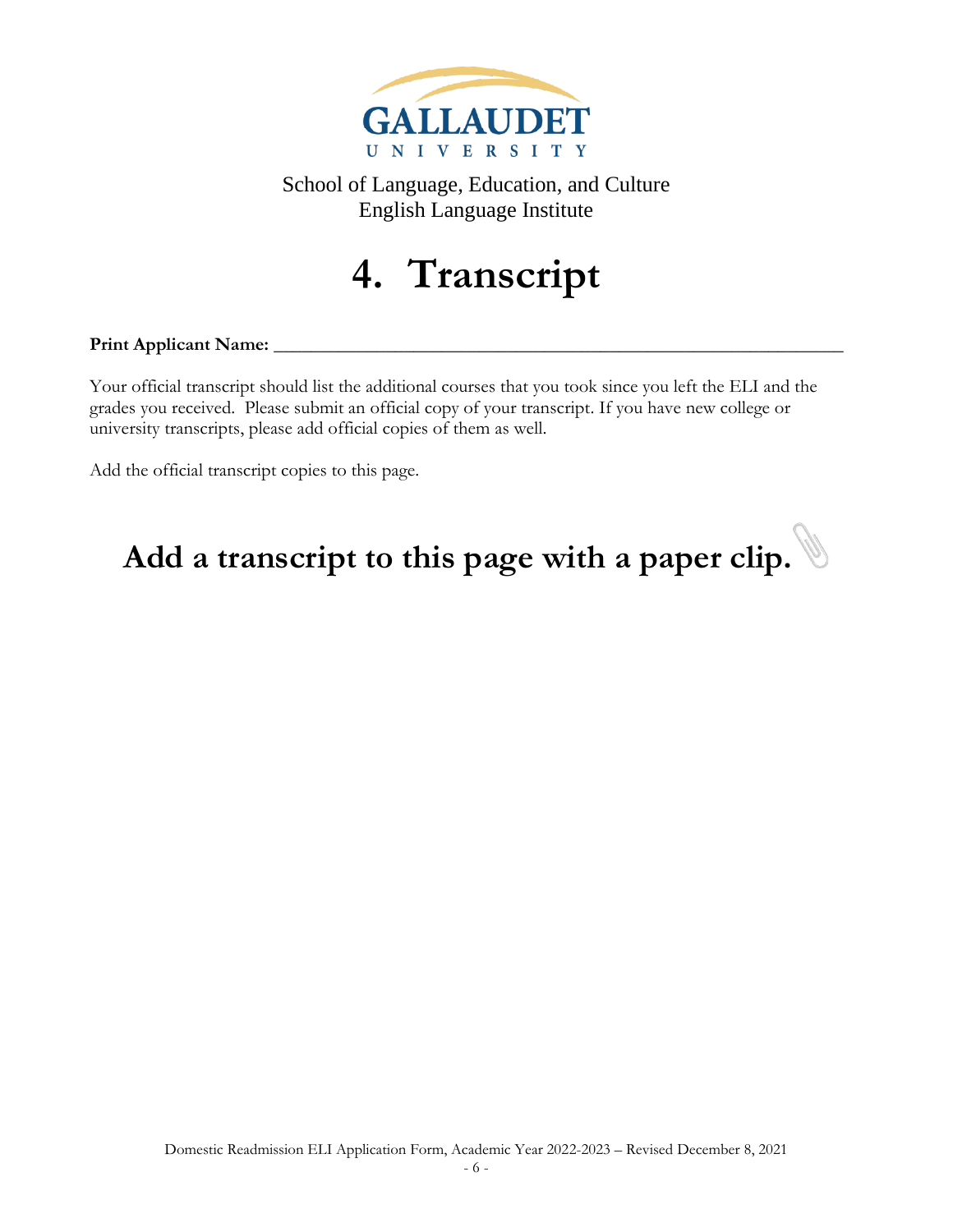

## **5. Two Letters of Recommendation**

You must obtain Letters of Recommendation from at least two professional adults who know you well.

Examples of professionals who can evaluate you are your instructors, academic counselor, school principal, and if you work, your supervisor.

The next two pages are forms that your recommenders can use to evaluate you.

Part A instructions for the ELI applicant:

- 1. Complete Part A of the Letter of Recommendation form
- 2. Give the forms to your recommenders
- 3. Ask them to follow the Part B instructions below for the professional adult.
- 4. Gather the sealed envelopes (do NOT open them, these envelopes must remain sealed)
- 5. Mail the sealed envelopes with your ELI application

Part B instructions for the professional adult:

- 1. Complete Part B of the Letter of Recommendation form
- 2. Put it into an envelope
- 3. Put a business card in the envelope
- 4. If the form and the business card are not written in English, obtain official English translations
- 5. Put the official translations into the envelope
- 6. Seal it
- 7. Sign a signature across the sealed part of the envelope
- 8. Give the envelope to the applicant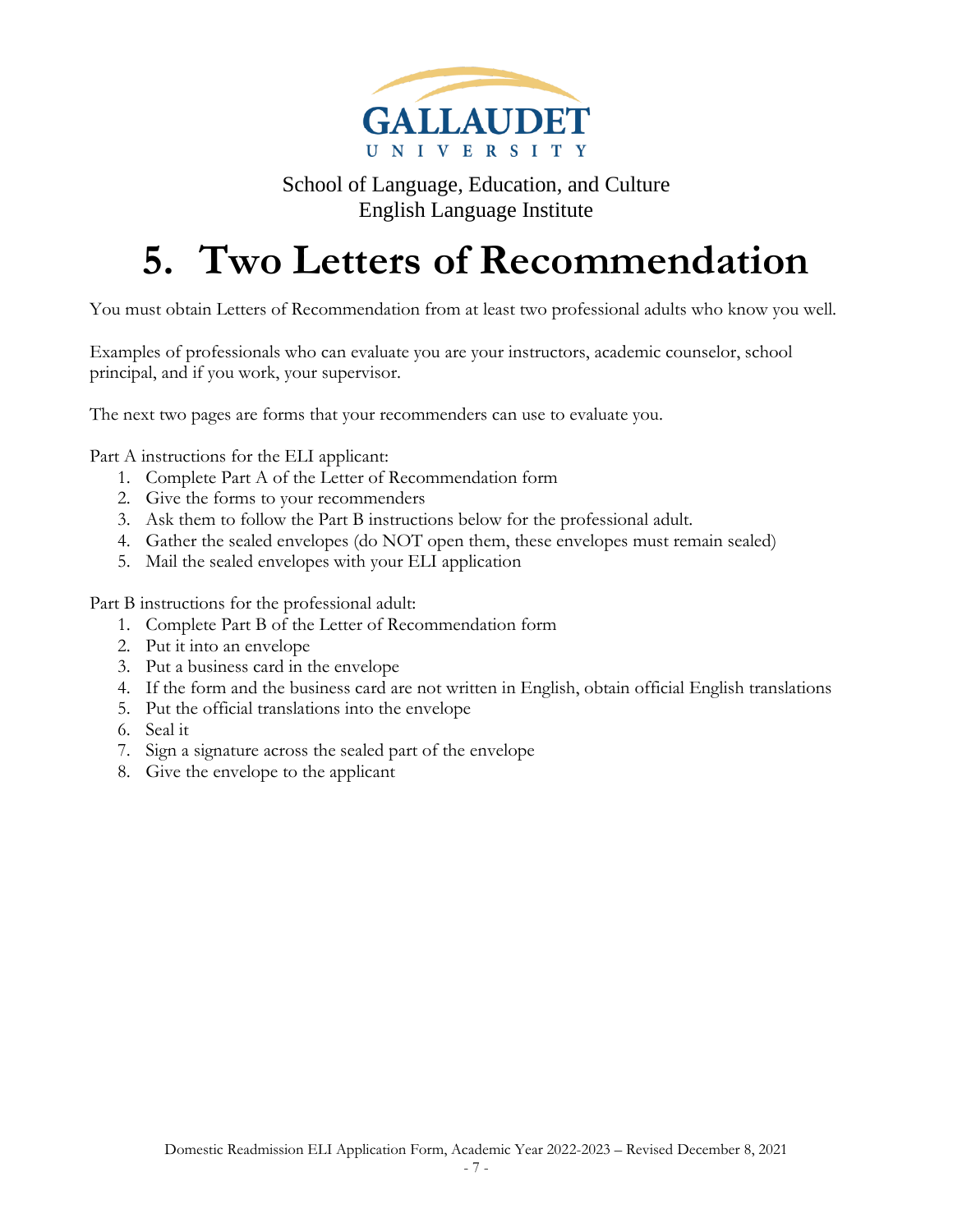

## **Letter of Recommendation**

**Please Write or Print Clearly**

#### **Directions for Part A: To be completed by the Applicant**

| Complete Part A of this Letter of<br>1.<br>Recommendation<br>Give the forms to your recommenders<br>2.<br>Ask them to do the instructions below for Part B.<br>Applicant's Name: |                      | 4.<br>5. | Gather the sealed envelopes (do NOT open them,<br>these envelopes must remain sealed)<br>Mail the sealed envelopes with your ELI application |
|----------------------------------------------------------------------------------------------------------------------------------------------------------------------------------|----------------------|----------|----------------------------------------------------------------------------------------------------------------------------------------------|
|                                                                                                                                                                                  | Applicant's Address: |          |                                                                                                                                              |

#### **Directions for Part B: To be completed by the Recommender**

The applicant above is applying to the English Language Institute (ELI) at Gallaudet University in Washington, D.C. The ELI provides a full time, intensive program in English as a Second Language, American Sign Language and cultural studies for international deaf and hard of hearing adults. Thank you for helping us learn more about the applicant.

| 1.<br>Complete Part B of this Letter of                                                 | Put the official translations into the envelope<br>5.         |  |  |  |
|-----------------------------------------------------------------------------------------|---------------------------------------------------------------|--|--|--|
| Recommendation                                                                          | Seal it<br>6.                                                 |  |  |  |
| Put it into an envelope<br>2.                                                           | 7.<br>Sign a signature across the sealed part of the envelope |  |  |  |
| Put a business card in the envelope<br>3.                                               | Give the envelope to the applicant<br>8.                      |  |  |  |
| If the form and the business card are not written in<br>4.                              |                                                               |  |  |  |
| English, obtain official English translations                                           |                                                               |  |  |  |
| Please evaluate the applicant using this scale:                                         |                                                               |  |  |  |
| Ability to Learn:<br>P <sub>oor</sub>                                                   | lExcellent.<br><b>Good</b><br>Average                         |  |  |  |
| Self-discipline:<br>$\rm{Poor}$                                                         | Excellent<br>Good<br>Average                                  |  |  |  |
| Motivation:<br>$ $ Poor                                                                 | Excellent<br>lGood<br>Average                                 |  |  |  |
| Character:<br>$ $ Poor                                                                  | $\exists$ Good<br>Excellent<br>Average                        |  |  |  |
|                                                                                         |                                                               |  |  |  |
| Please comment here on the applicant's character and ability to learn, or add a letter: |                                                               |  |  |  |
| Your Address:                                                                           |                                                               |  |  |  |
| Your relationship to the Applicant:                                                     |                                                               |  |  |  |
| Your Name (print):                                                                      | Title/Position:                                               |  |  |  |
| Signature:                                                                              | Date:                                                         |  |  |  |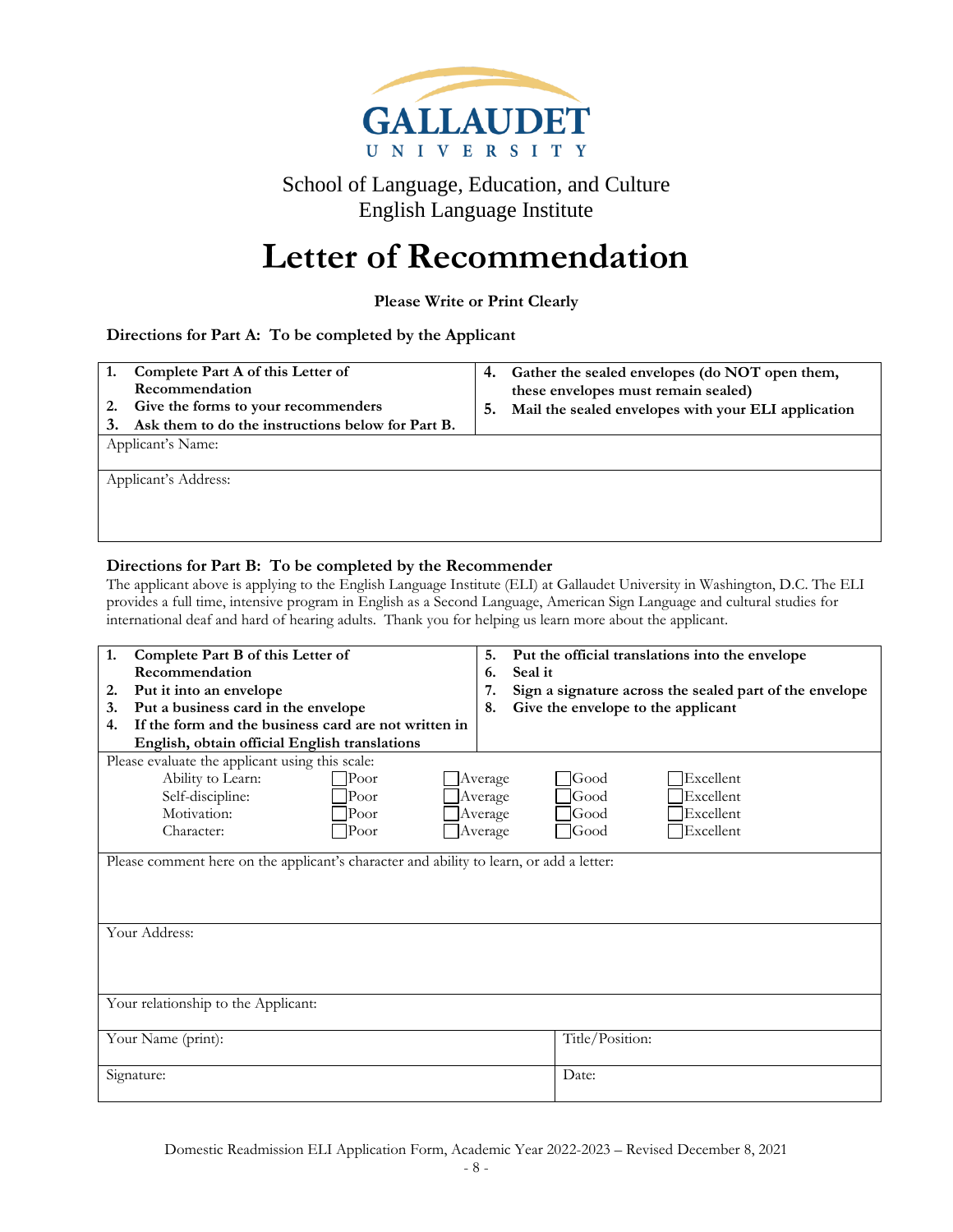

## **Letter of Recommendation**

**Please Write or Print Clearly**

#### **Directions for Part A: To be completed by the Applicant**

| these envelopes must remain sealed)<br>Mail the sealed envelopes with your ELI application<br>5. |
|--------------------------------------------------------------------------------------------------|
|                                                                                                  |
|                                                                                                  |

#### **Directions for Part B: To be completed by the Recommender**

The applicant above is applying to the English Language Institute (ELI) at Gallaudet University in Washington, D.C. The ELI provides a full time, intensive program in English as a Second Language, American Sign Language and cultural studies for international deaf and hard of hearing adults. Thank you for helping us learn more about the applicant.

| 1.<br>Complete Part B of this Letter of                                                 | 5.<br>Put the official translations into the envelope         |  |  |  |
|-----------------------------------------------------------------------------------------|---------------------------------------------------------------|--|--|--|
| Recommendation                                                                          | Seal it<br>6.                                                 |  |  |  |
| Put it into an envelope<br>2.                                                           | Sign a signature across the sealed part of the envelope<br>7. |  |  |  |
| Put a business card in the envelope<br>3.                                               | Give the envelope to the applicant<br>8.                      |  |  |  |
| If the form and the business card are not written in<br>4.                              |                                                               |  |  |  |
| English, obtain official English translations                                           |                                                               |  |  |  |
| Please evaluate the applicant using this scale:                                         |                                                               |  |  |  |
| Ability to Learn:<br>P <sub>oor</sub>                                                   | lExcellent<br><b>Good</b><br>Average                          |  |  |  |
| Self-discipline:<br>Poor                                                                | Excellent<br>lGood<br>Average                                 |  |  |  |
| Motivation:<br>Poor                                                                     | Excellent<br>lGood<br>Average                                 |  |  |  |
| Poor<br>Character:                                                                      | Excellent<br>$\Box$ Good<br>Average                           |  |  |  |
| Please comment here on the applicant's character and ability to learn, or add a letter: |                                                               |  |  |  |
| Your Address:                                                                           |                                                               |  |  |  |
| Your relationship to the Applicant:                                                     |                                                               |  |  |  |
| Your Name (print):                                                                      | Title/Position:                                               |  |  |  |
| Signature:                                                                              | Date:                                                         |  |  |  |